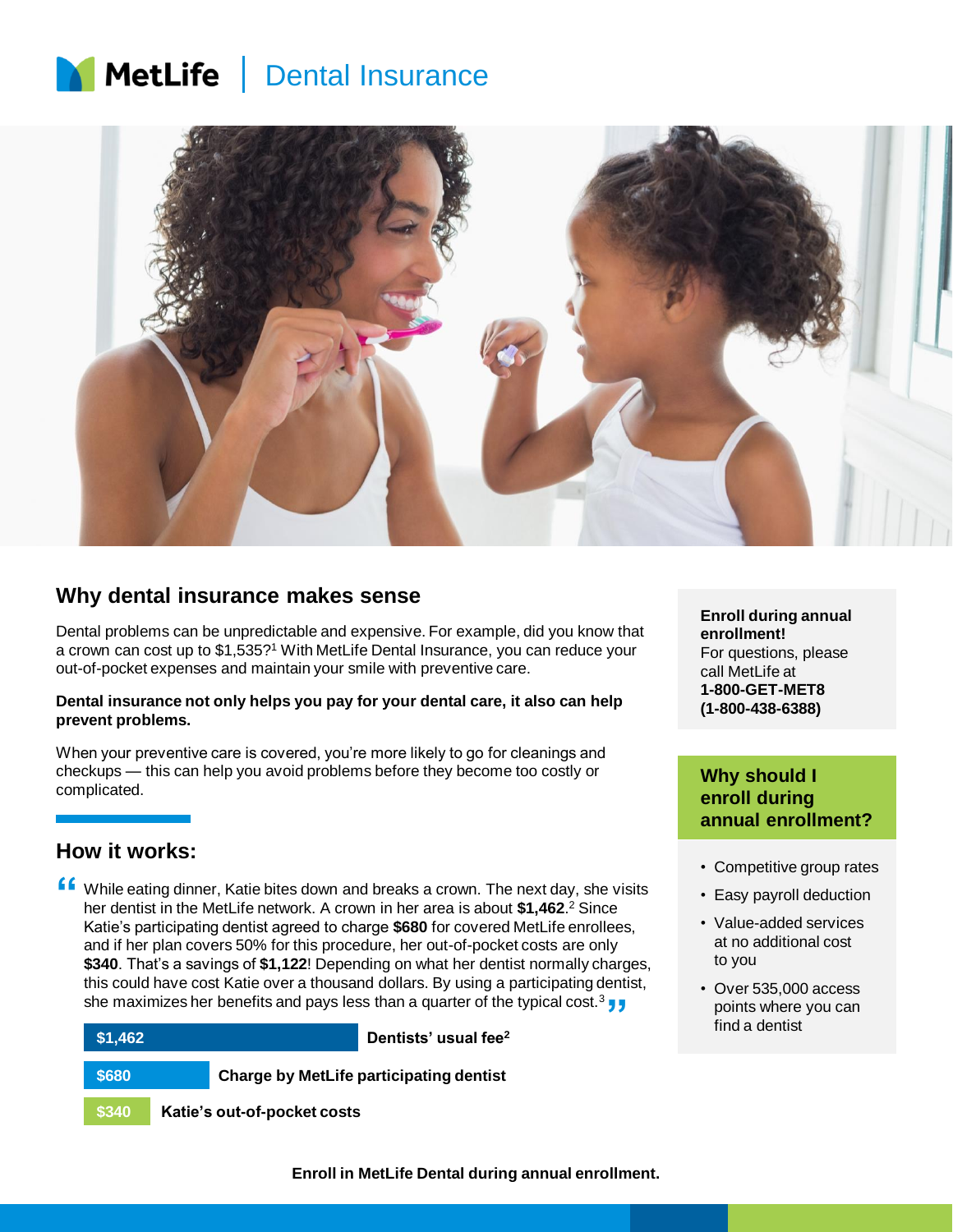## **Dental PPO Benefits**

Opportunity to reduce your out-of-pocket costs for dental check-ups and procedures.

## **Know what your plan covers…**

Dental insurance pays a portion of the costs associated with dental care. Different plans pay different percentages for procedures across these three standard service types.



## **Your benefit in action**

Take advantage of how simple and easy it is to use Dental Insurance:

**Look for participating dentists with pre-negotiated fees online at metlife.com or choose any non-participating general dentist or specialist.**



MetLife's Mobile App<sup>4</sup> is available on the App Store and Google Play.



After downloading, you can use it to find a dentist, view your claims, access your ID card, and more.



<sup>Download on th</sup><br>App Store

Please scan the QR code to access the Mobile App or visit **[metlife.com/dental.](http://www.metlife.com/dental)** Enter your ZIP code and select the PDP Plus network.



Premiums will be conveniently paid through payroll deduction. So you don't have to worry about writing a check or missing a payment.

You'll only be charged the co-pay listed on your insurance card when you visit the dentist.



Dentists may submit claims for you, which means you have little or no paperwork.

Track claims online and even receive email alerts once claim has been processed. Find claim forms at metlife.com/mybenefits or call **1-800-GET-MET8.**

To visit metlife.com/mybenefit scan the following:

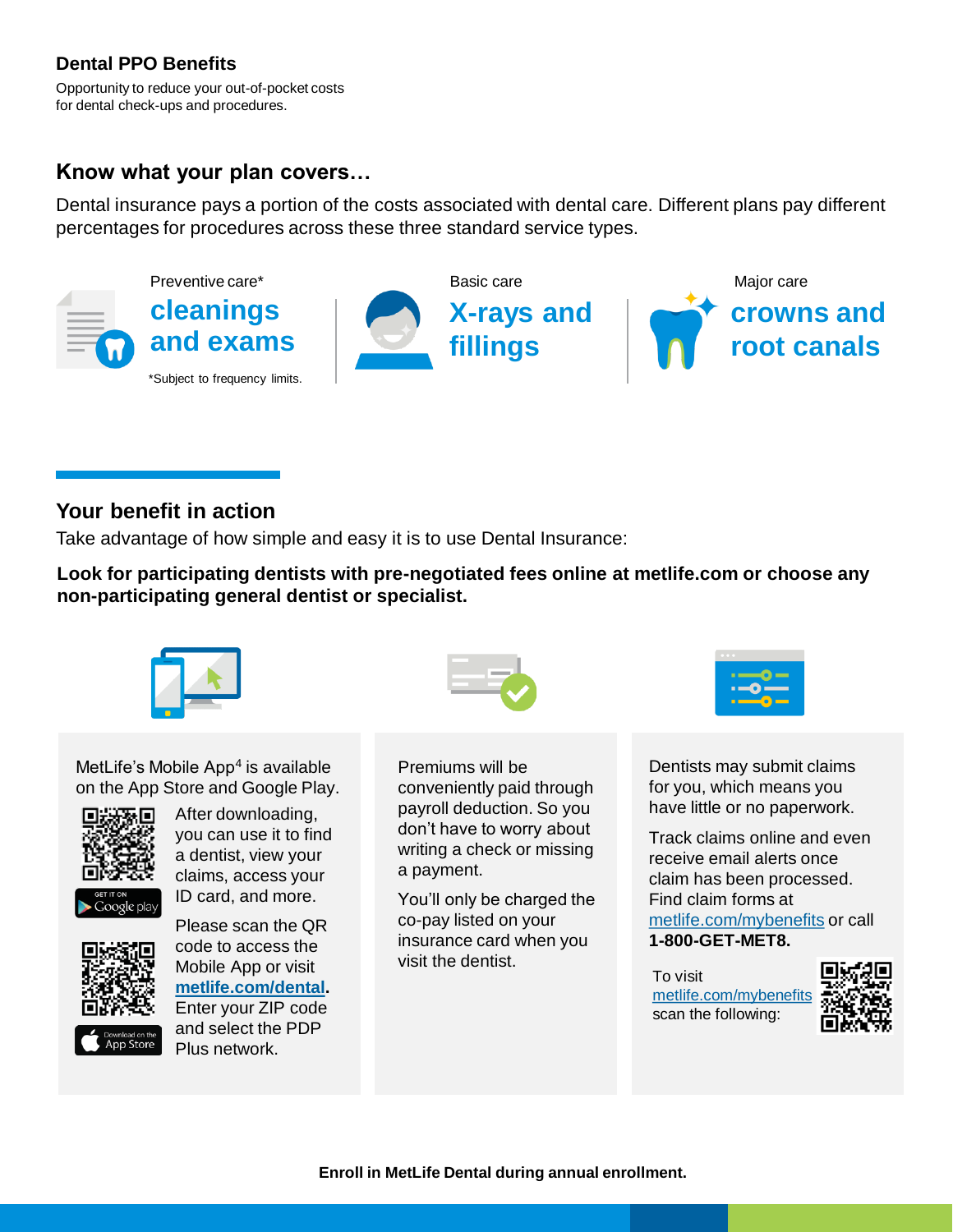## **Offset the gaps in your healthcare coverage with MetLife Dental Insurance.**

| <b>Product</b><br>overview        | Dental Insurance offers coverage that helps with dental expenses that may not be covered under<br>your medical plan. It can protect your health, smile and family budget.                                                                                                                                                                                                                                                                                                                                                                                                                                                                                                                                                                                                                                                                                                                                |  |
|-----------------------------------|----------------------------------------------------------------------------------------------------------------------------------------------------------------------------------------------------------------------------------------------------------------------------------------------------------------------------------------------------------------------------------------------------------------------------------------------------------------------------------------------------------------------------------------------------------------------------------------------------------------------------------------------------------------------------------------------------------------------------------------------------------------------------------------------------------------------------------------------------------------------------------------------------------|--|
| <b>Why</b><br>needed              | Helps pay for routine cleanings and exams and reduces costs for X-rays and fillings. Plus, it helps<br>lower your out-of-pocket costs for unexpected dental care such as crowns and root canals.                                                                                                                                                                                                                                                                                                                                                                                                                                                                                                                                                                                                                                                                                                         |  |
| <b>Who is</b><br>covered          | Choose which plan best suits you and your family.                                                                                                                                                                                                                                                                                                                                                                                                                                                                                                                                                                                                                                                                                                                                                                                                                                                        |  |
| <b>Covered</b><br><b>services</b> | Different plans pay different percentages for these services: <sup>5</sup><br>• Cleanings, x-rays and exams<br>• Fillings and extractions<br>• Bridges, crowns and dentures                                                                                                                                                                                                                                                                                                                                                                                                                                                                                                                                                                                                                                                                                                                              |  |
| <b>Additional</b><br>value        | Choose from over 535,000 participating general dentists and specialists nationwide online at<br>$\bullet$<br>metlife.com.<br>Select any general dentist or specialist. However, you usually save more with a participating<br>$\bullet$<br>dentist. He/she has agreed to accept negotiated fees as payment in full for covered services.<br>Your dentist can request a pre-treatment estimate for any service that is more than \$300 to help<br>$\bullet$<br>you manage your costs and care. <sup>7</sup> Check your personalized rates based on your zip code using<br>our Dental Cost Estimator. <sup>12</sup><br>In-network discounts apply even after you reach your plan's annual maximum, reducing your out-<br>of-pocket expense.<br>You can also save on vision care with <b>MetLife VisionAccess</b> . <sup>8</sup> This discount plan offers you<br>savings on eye care for the whole family. |  |

## **Hypothetical savings example when visiting a participating dentist<sup>9</sup>**

| <b>Service</b> | Dentist's<br>usual fee | <b>Negotiated fee</b> |
|----------------|------------------------|-----------------------|
| Exam           | \$122                  | \$55                  |
| X-rays         | \$167                  | \$74                  |
| Filling        | \$179                  | \$82                  |
| Root Canal     | \$1,446                | \$662                 |
| Crown          | \$1,540                | \$694                 |

When you visit a general dentist or a specialist who is in the network, your out-of-pocket costs are usually lower. That's because participating **dentists have agreed to accept negotiated fees that are usually 30-45% less than the average charges in the same community.**<sup>10</sup> Lower fees can help you cut your final costs and stretch your annual maximums.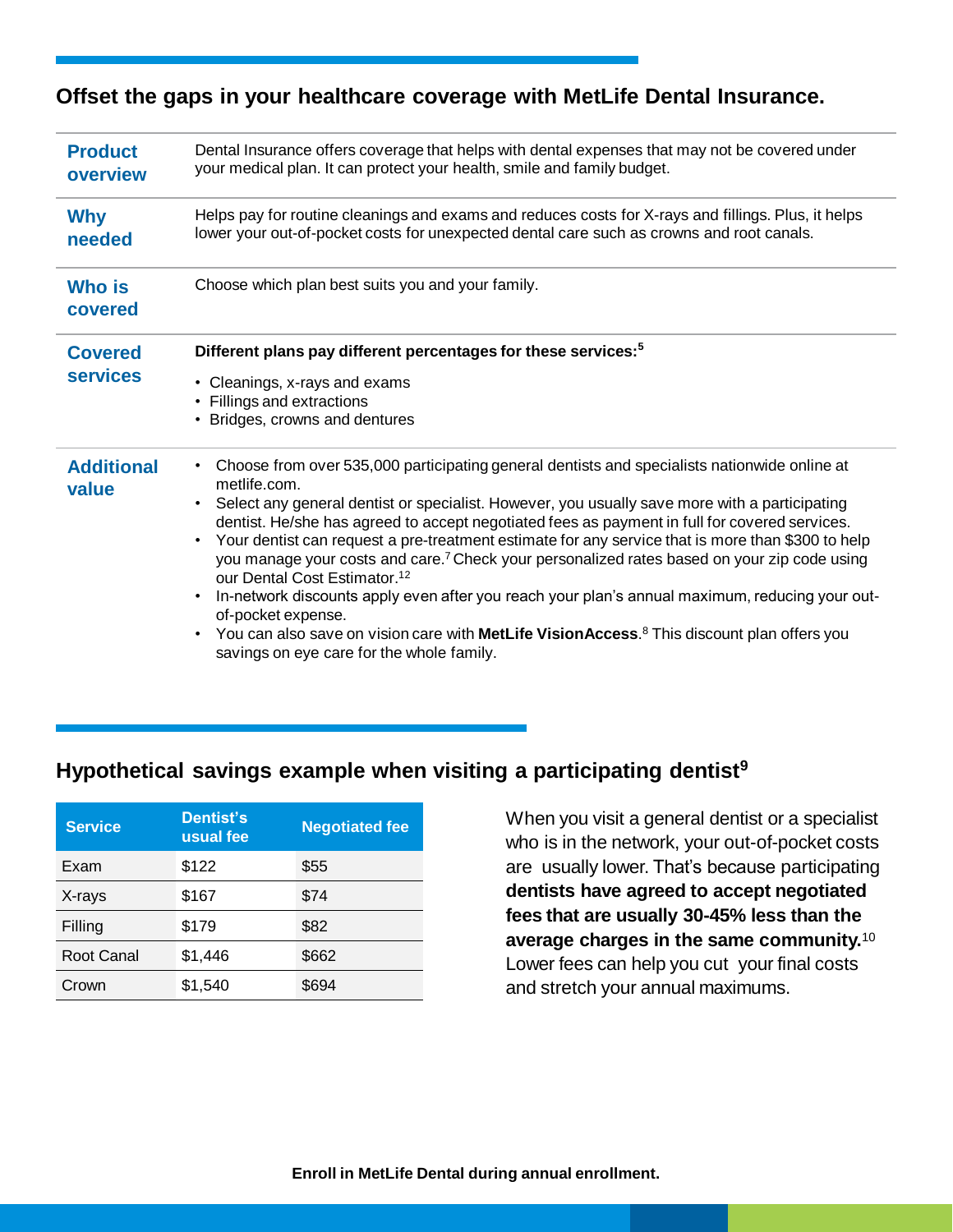## **Discover the benefits of MetLife Dental**

Did you know MetLife Dental benefits come with extras designed to help you get even more value out of your employer-sponsored benefits? Brush up on the added benefits listed below that are included when you enroll in MetLife Dental.



## **Digital servicing capabilities make dental care easy**

MetLife's mobile app<sup>11</sup> puts your ID card, plan details, and claim information at your fingertips. For added convenience, it also includes features like:

- A Find a Dentist tool with easy access to provider ratings
- Online appointment scheduling for select dentists
- Convenient claim status notifications via text messaging

Our digital tools available on MyBenefits also include:

- Access to a Dental Cost Estimator<sup>12</sup> so you can view personalized, plan-specific, and ZIP code-based cost estimates for most common procedures – as well as the deductibles, plan maximums, and frequency limitations that apply.
- A digital virtual assistant that's available 24/7 to help you with common tasks like accessing coverage information, getting personalized estimates, or viewing claims.



#### **Dental benefits go with you as you travel**

Our International Dental Travel Assistance program provides international assistance tied to your out-of-network benefits, including:

- 24/7 help in multiple languages
- Access to dental providers (based on strict credentialing criteria) in approximately 200 countries
- Toll-free calling within the U.S., or collect calling outside the U.S.



#### **SmileDirectClub discounts make you smile**

MetLife Dental benefits include valuable discounts on SmileDirectClub's customized clear aligners, whether your plan includes orthodontia coverage or not. Plus, all SmileDirectClub dentists are part of MetLife's Dental provider network.



### **Multi-language health history forms enhance communications**

Our health history forms, which are available in nearly 40 languages, are designed to help dentists better communicate with non-English speaking patients.



#### **Teledentistry options offer added convenience**

MetLife Dental provides teledentistry options, so you're able to connect with your dentist from home via smartphone, tablet, or computer for problem-focused exams and reevaluations.



#### **An Oral Health Library provides the information you need**

MetLife's Oral Health Library – *oralfitnesslibrary.com* – offers unlimited online access to articles and videos on a wide range of helpful dental-related topics.